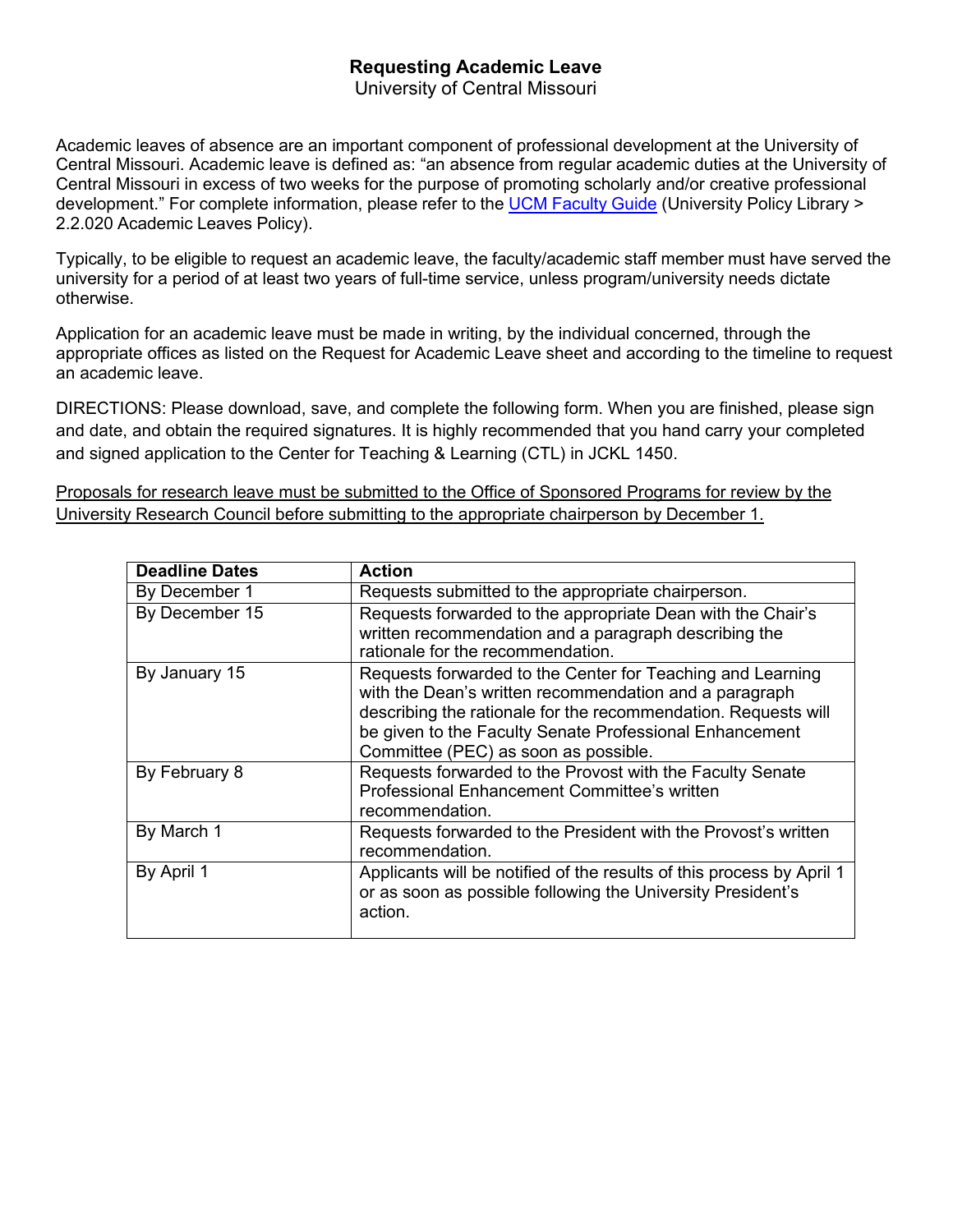# **Requesting Academic Leave**

University of Central Missouri

| Date:                    | <b>Leave Request Funding:</b>                      |
|--------------------------|----------------------------------------------------|
| Name:                    | $\int$ Unfunded<br>Funded                          |
| Department:              | <b>Requested Leave Type?</b>                       |
| Rank/Discipline:         | Study                                              |
| Office Phone: Address:   | UResearch <sup>*</sup> (additional steps required) |
| Email:                   | $\big)$ Exchange/Prof. Enhancement                 |
| Years of Service at UCM: | Sabbatical                                         |

## I. **Previous Leave Applications: (Give date, type and results of application)**

#### II. **Length of Requested Leave**



## III. **Please attach to this application, a statement to include the following:**

- A. Detailed plan of what is to be done, where, when, why, with whom.
- B. Explanation of outside employment during leave- contracts, stipends, grants, assistantships/fellowships, any other sources of external funding.
- C. Explanation of how this leave will contribute to your professional development.
- D. Explanation of benefits to UCM, your college, your school, your students.
- E. Explanation of how you will share your accomplishments upon return from your leave.
- F. Documentation-please attach all supporting documentation (i.e. letters of acceptance, agreements, etc.

## IV. **Please have your immediate supervisor attach a statement of how your responsibilities will be covered during your leave. It must include any specific requests for replacement funds.**

Certification: To the best of my knowledge, I am eligible for the leave I have requested. I have read the University regulations concerning my obligations to the institution and limitations on funding.

Applicant's Signature **Date:** Applicant's Signature **Date:** 2014